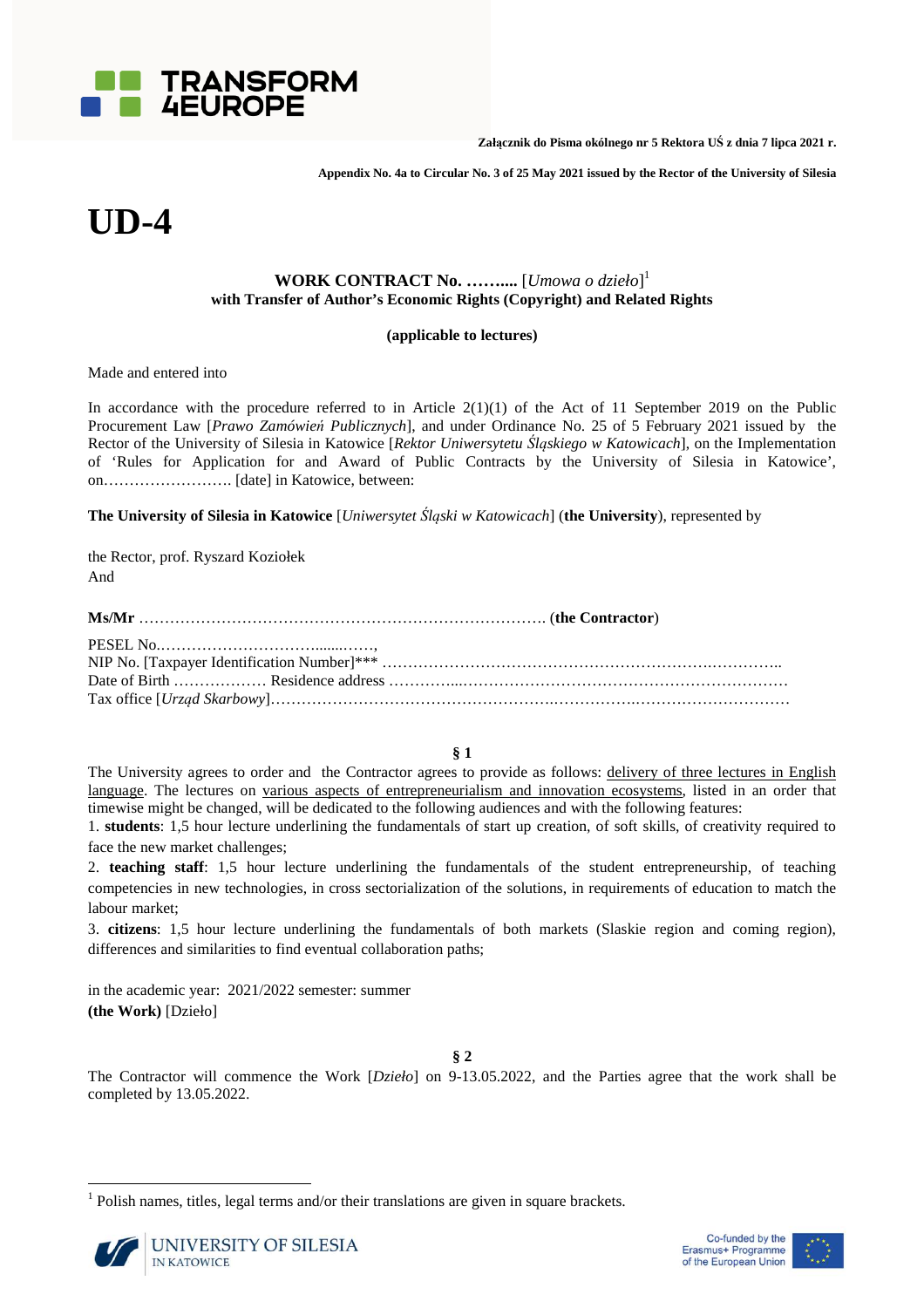

The Contractor represents that that he or she possesses adequate qualifications, skills and knowledge, as well as permissions – if required – to perform the work in a due and proper manner, in accordance with the norms and standards applicable so that the contract be performed according to the objectives for which it was entered into.

**§ 4** 

The work shall be performed at the following location: premises of the University of Katowice (exact location to be defined) for the lectures addressed to students and teaching staff and a meeting spot in the City of Katowice for the lecture addressed to citizens (to be defined).

**§ 5** 

The work will be delivered in form of a lecture abstract and accepted following a protocol [*protokół odbioru dzieła*] made and signed by the Parties.

**§ 6** 

The Parties agree that the subject-matter of the contract specified in § 1 hereof will be performed under the following terms and conditions:

- 1) The Contractor will personally perform the contract. The breach of this provision allows the University to immediately terminate the contract. In that case the Contractor has no right to claim damages or other compensation;
- 2) While performing the contract, the Contractor is responsible to the University for any risks connected with and any results following from performance of activities the Contractor was entrusted to perform;
- 3) The Contractor undertakes to obey and comply with the University's internal rules and regulations;
- 4) Subject to § 6(6), the University is responsible to third parties for any actions taken by the Contractor in connection with performance of the contract;
- 5) The University reserves the right of recourse to the Contractor in the event the University satisfied a third party's claim(s);
- 6) Pursuant to § 6(5), the Contractor will immediately inform the University of any damage made by the Contractor or any specific claims filed against the Contractor.

**§ 7** 

Given that the subject-matter of the contract will be performed in accordance with Article 15(3)(3) of the Act of 11 March 2004 on the Tax on Goods and Services [*Ustawa o podatku od towarów i usług*], the Contractor's services will not be subject to VAT.

#### **§ 8**

- 1. The University will pay the Contractor **EUR 2500 gross** (say two thousand and five hundred euros) for the performance of contract (the Work ordered). 20% tax will be deducted from the amount.
- The payment will be made from the funds of: "Transform4Europe T4E: The European University for Knowledge Entrepreneurs", Grant Agreement 101004048 – T4E, Erasmus +, European Universities Initiative.
- 2. The remuneration referred to in § 8(1) will comprise the remuneration for the transfer of the author's economic and related rights to the University.
- 3. Payment will be made to the current and savings bank account [*ROR*] indicated by the Contractor within the deadline for payment laid down by the University.
- 4. Payment will be made on the basis of the Contractor's invoice [*rachunek*] which must be approved by a person authorised by the University.
- 5. The remuneration does not cover reimbursement of expenses of travels undertaken by the Contractor at the request of the University in order to perform this contract.
- 6. Any amounts payable for business travel, as referred to in 8(5) above, will be reimbursed by the University in accordance with the Regulation of 29 January 2013, issued by the Minister of Labour and Social Policy, on Amounts Payable to an Employee of a State or Local Governmental Budgetary Unit for Official Travel and under Ordinance No. 30 of 20 April 2016, issued by the Rector of the University of Silesia, on the introduction of 'Guidelines for Determining and Settling Amounts Payable for Business Travel to Employees, Non-Employees of the University of Silesia and Visitors'.
- 1. The Contractor represents as follows:



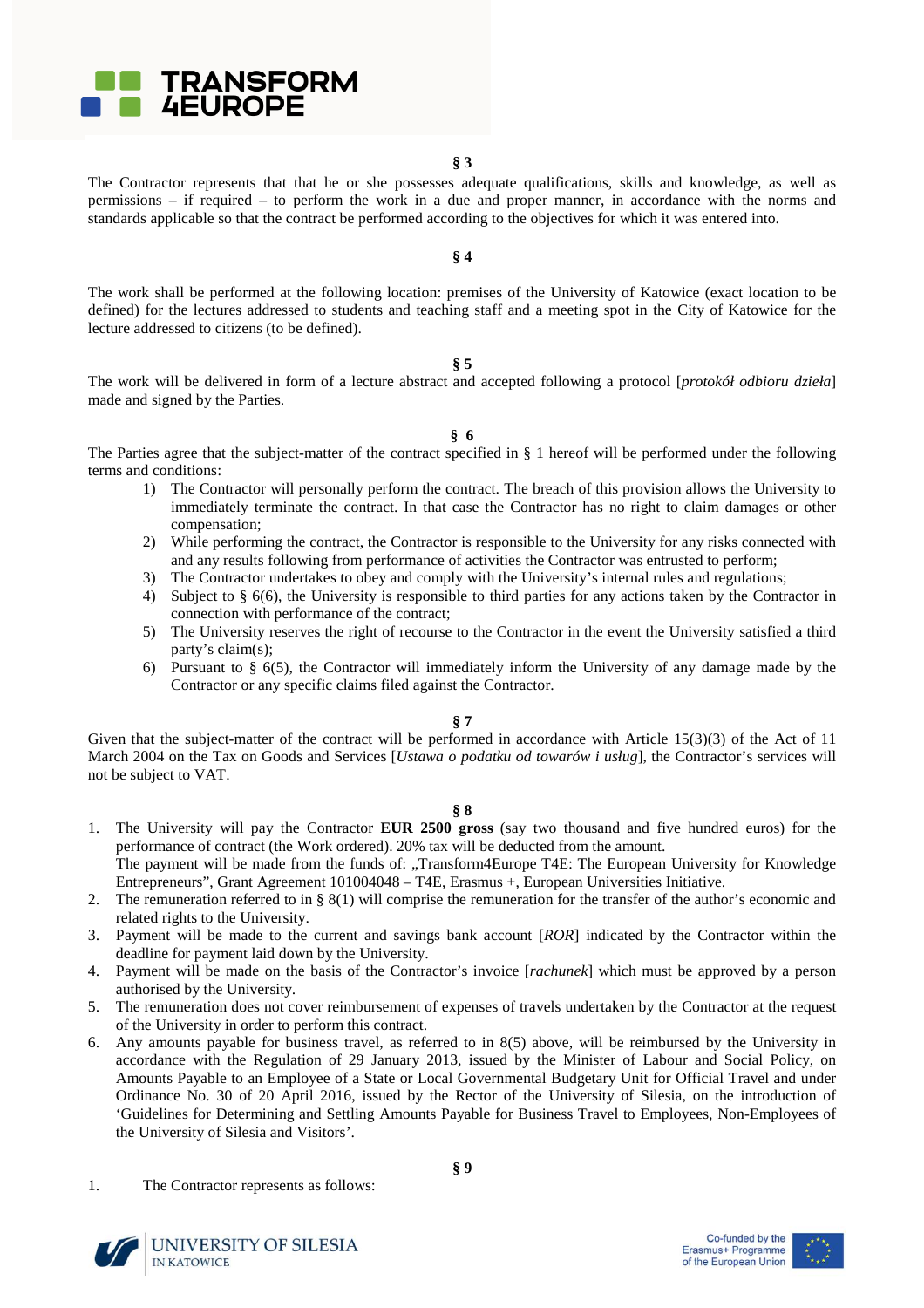

- 1) The work is original and unique and is a result of the Contractor's creative activity of individual nature and the Contractor is entitled to the author's economic rights (copyright) and related rights to the Work insofar it allows a non-defective execution of this contract;
- 2) The work does not infringe the author's economic rights of a third party, in particular their intellectual property rights and personality rights [*dobra osobiste*];
- 3) The work has not been disseminated or made accessible via any media or means of dissemination.
- 2. Where the representation contained in § 9(1) is found by the University to be untrue or where the University finds that there are legal defects in the Work, the University is entitled to rescind the contract and claim repayment of the remuneration including the statutory interest accrued from the day of payment of remuneration to the Contractor till the day of return of remuneration. The University is also entitled to seek compensation and redress of damage in whole.

#### **§ 10**

- 1. Upon payment of remuneration to the Contractor, the author's economic and related rights of the Contractor referred to in § 1(1) will be transferred to the University in their entirety and without any temporal or territorial limitations, in all fields of exploitation known at the time of performance of the contract, in particular:
	- 1) as regards fixing and reproduction of works production of copies of a piece of work with the use of specific technology, including printing, reprographics, magnetic fixing and digital technology;
	- 2) as regards trading the original or the copies on which the work was fixed placing on the market, letting for use or rental of the original or copies;
	- 3) as regards dissemination of works in a manner different from that defined in subparagraph 2 public performance, exhibition, screening, presentation and broadcast as well as rebroadcast, and making the work publicly available in such a manner that anyone could access it at a place and time selected thereby;
	- 4) ………………………………………………………………………………………………………\*\*
- 2. The Contractor authorises the University to exercise derivative rights without limitation.
- 3. The Contractor transfers to the University the exclusive right to permit the exercise of his/her derivative copyright connected with any derivative work, including in particular modification and adaptation of the work in all existing fields of exploitation, including those listed above.
- 4. The foregoing does not limit the author's moral rights of the Contractor.
- 5. The Contractor authorises the University to use the pieces of work which are the subject-matter of this contract and to manage their use in their entirety without limitation.

This authorisation may be transferred by the University onto third parties, without a separate written consent of the Contractor.

- 6. The Contractor consents to any change, update and supplementation of the work by the University. All rights in this respect will be vested in the University.
- 7. The University has the right to use the results of the conducted research work for the purposes of research and education.
- 8. The results of the conducted research must not be made accessible or used in the form of scholarly/academic publication without the University's written consent.

# **§ 11**

- 1. Where a third party makes a claim against the University for infringing their intellectual property rights, including the author's economic rights, the Contractor will take all steps necessary to defend the University against such claims. In a case where, following the submission of such claims, the University or third parties that have been granted by the University the right to use the work, have to stop using it in whole or in part or where a court judgment to make a payment in favour of a third party for any reason whatsoever has been issued, the Contractor will redress all damage resulting from the third party's claims, including reimbursement of costs and expenses incurred in connection with those claims.
- 2. The Contractor will immediately notify the University of any claims referred to in § 11(1) made against the Contractor.

### **§ 12**

- 1. For non-performance or improper performance of obligations arising from the contract, the Contractor will be obliged to pay the University liquidated damages [*kara umowna*] irrespective of whether the damage has occurred.
- 2. The Contractor will pay the University the following damages:
	- 1) For each started day of delay in making a performance for which the University or the Parties set a deadline – 0.2 percent of the remuneration referred to in § 8(1);



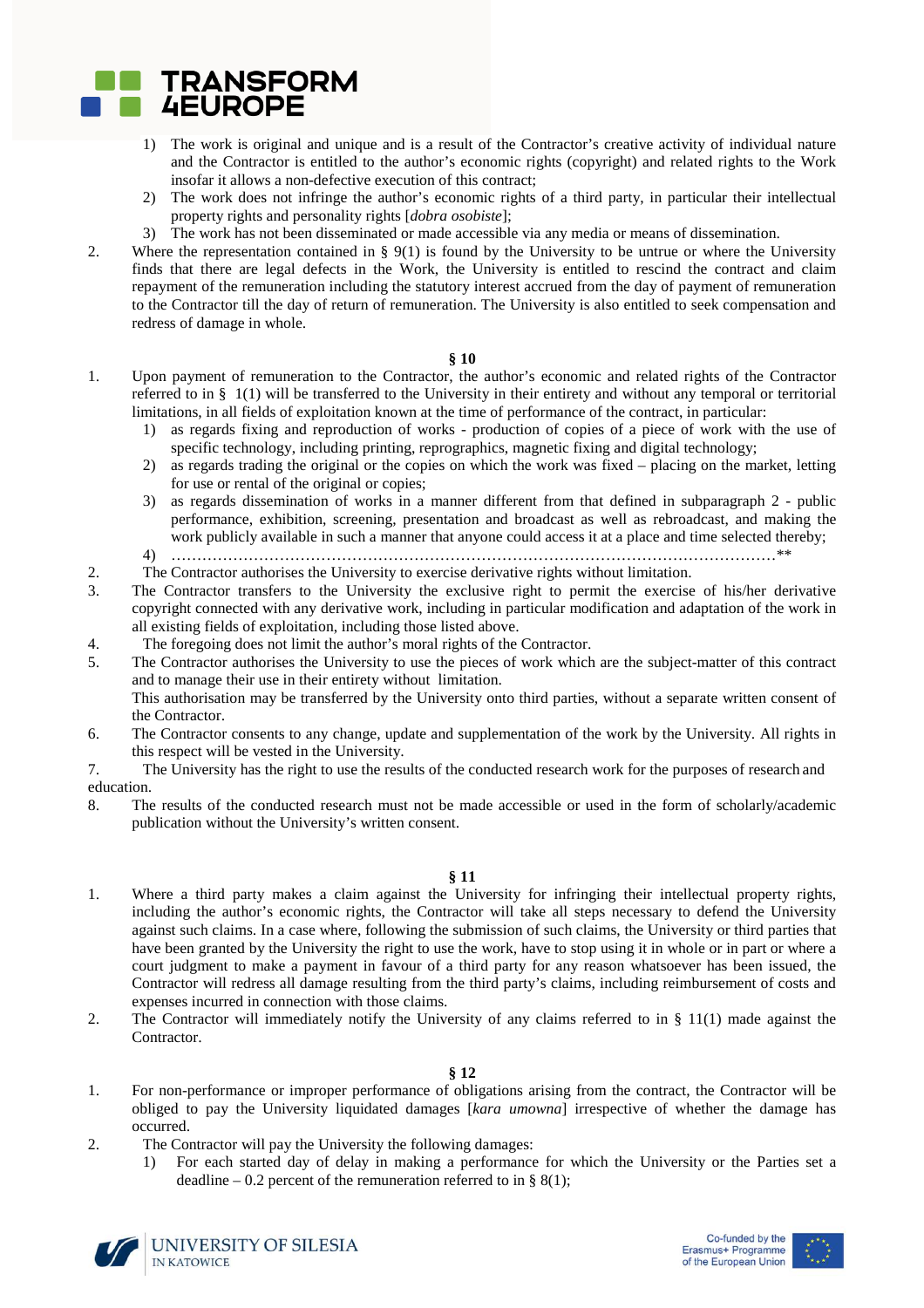

- 2) For non-performance or improper performance of work the Contractor was bound to perform, with the exception of the performance mentioned in §  $12(2)(1)$  above, 10 percent of the remuneration referred to in § 8(1);
- 3) For rescinding the contract by the University for reasons attributable to the Contractor, 15 percent of the remuneration referred to in § 8(1).
- 3. 'Improper performance' is taken to mean performance which is different from the one provided for in the contract.
- 4. The aggregate limit of the liquidated damages, referred to in § 12(2), which the University is entitled to claim from the Contractor, amounts to 20 percent of the remuneration referred to in § 8(1) of the Contract.
- 5. If the liquidated damages do not cover the damage incurred, the University will have a right to seek compensation by way of general principles.
- 6. Liquidated damages or compensation due to the University under this contract will be deducted from the Contractor's remuneration.
- 7. If liquidated damages or compensation cannot be paid in accordance with § 12(5) above, the Contractor will pay money due to the University's bank account specified in the debit note within 14 days of issue of such debit note.
- 8. While retaining all the rights and claims against the Contractor, the University has the right to rescind the contract within 30 days of learning that any of the following circumstances occurred:
	- 1) The Contractor did not commence or stopped performance of the subject-matter of the contract or did not perform the subject-matter of the contract by the deadline set in the Contract;
	- 2) The Contractor was notified in writing by the University of the improper performance of the contract or performance of the contract in a manner inconsistent with the terms of the contract (e.g. the Contractor has displayed *culpa lata*, i.e. gross negligence in teaching or failed to teach where so required; the Contractor failed to attain the objectives or cover the thematic scope of the contract in whole and by the deadlines set in the contract) and despite the previous notification the Contractor did not correct performance in this respect;
	- 3) The Contractor lost properties which are essential for the performance of the contract;
	- 4) The Contractor caused damage to the University.
- 9. Where there occurs an essential change in the circumstances that makes the performance of the contract be not in the public interest, which could not have been foreseen at the time of the conclusion of the contract, the University may rescind the contract within 30 days of learning of such circumstances. The Contractor has a right to claim remuneration due to the Contractor only for the partial completion of the contract.
- 10. Notice to rescind the contract must be submitted in writing in order to be valid.

# **§ 13**

- 1. On the basis of Article 29 of Regulation (EU) 2016/679 of the European Pariliament and of the Council of  $27<sup>th</sup>$ April 2016 on the protection of natural persons with regard to the processing of personal data and on the free movement of such data, and repealing Directive 95/46/EC (General Data Protection Regulation), hereinafter referred to as "GDPR", the University, acting as the personal data controller, and in relation to personal data obtained from other controllers for the purpose of their processing, authorises the Contractor to process the personal data, to the extent necessary and for the purpose compliant with the proper performance of the Contract.
- 2. The authorisation is valid for processing of personal data, controlled and/or obtained by the University for processing in standard form, i.e. on paper (e.g. files, records, registers, lists, etc.) and/or electronic form, within the authorised access to the IT systems.
- 3. This authorisation expires upon the termination of the Contractor's legal relationship with the University and/or is valid until the tasks and obligations resulting from the scope of the present Contract are performed.
- 4. The Contractor is obliged to:
	- 1) keep confidential the personal data to which he has or will have access in connection with the performance of the duties entrusted to him, and not use them for any purpose other than the performance of the present Contract;
	- 2) keep the personal data confidential after completion of the tasks and duties entrusted to him, as well as termination of the legal relationship with the University;
	- 3) protection of personal data against accidental or unlawful destruction, loss, modification, unauthorised disclosure and access to personal data by unauthorised persons and disclosure of methods of protecting such data;
	- 4) report without undue delay, no later than within 24 hours, to the e-mail address: administrator.danych@us.edu.pl of any identified breach of personal data protection, and describe the circumstances of the event, the scope and effect of the loss or disclosure of data to unauthorised persons.
- 5. The Contractor declares that he has read the provisions on the protection of personal data, including the GDPR and the Act of  $10<sup>th</sup>$  May 2018 on the protection of personal data, and undertakes to comply with the rules for the processing of personal data specified in these legal acts.





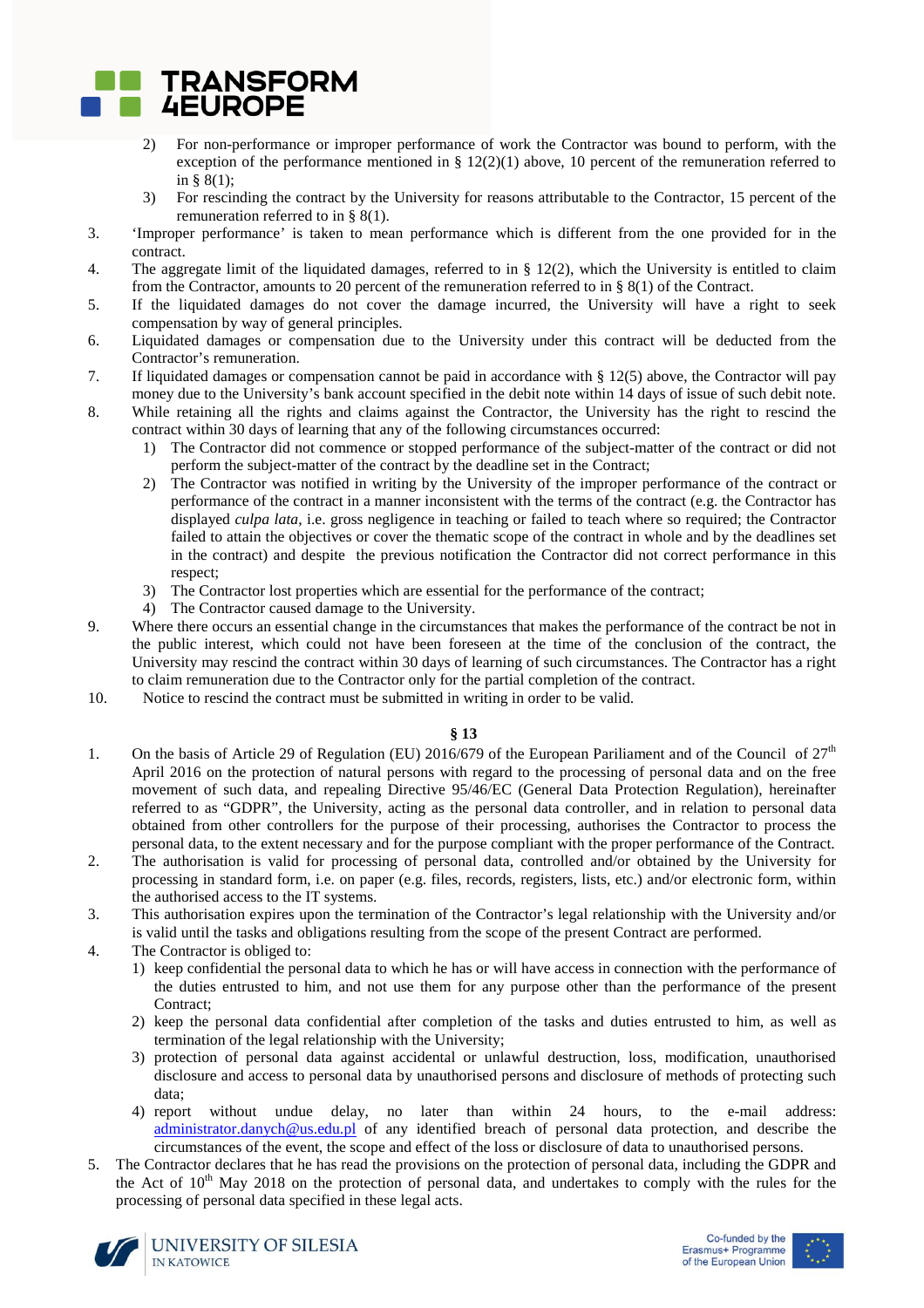

- 6. The Contractor, in connection with the performance of the tasks resulting from the scope of the Contract, undertakes to comply with the rules and procedures for the protection of personal data in force at the University of Silesia in Katowice.
- 7. The University has the right to control the processing of personal data to which the Contractor will gain access.
- 8. The Contractor shall be liable for damages resulting from his actions, caused by the processing of personal data inconsistent with the Contract, in particular damages caused by disclosure to unauthorised persons, processing of personal data in violation of the law in force in Poland and unauthorised modification, loss, damage or destruction of data.

#### **§ 14**

- 1. The controller of your personal data is the University of Silesia in Katowice, ul. Bankowa 12, 40-007 Katowice, e-mail address: administrator.danych@us.edu.pl.
- 2. Data Protection Officer has been appointed. Communications may be sent by post to the following address: ul. Bankowa 12, 40-007 Katowice or via email sent to e-mail: iod@us.edu.pl.
- 3. Under this Contract, the Personal Data Controller will process the following personal data: full name, address, PESEL No., date of birth, bank account number, NIP Number, employee's identification number.
- 4. The legal basis for processing of personal data is, under Article 6(1)(b)-(c) of GDPR, the necessity to execute a civil-law contract and to perform a legal duty by the Personal Data Controller in order to settle accounts and taxes.
- 5. Your personal data will be kept for the duration of this contract and until any possible claims connected with it and following from the Polish Civil Code will expire.
- 6. We will transfer your data to the entities processing it at our request, as well as public bodies and entities entitled to receive such data under law.
- 7. You have the right to access, rectify, and delete your personal data. You have also the right to restrict your personal data processing. In addition, also the right to transfer the data and the right to object to the processing of personal data.
- 8. Your personal data will be neither processed by automated means nor profiled.
- 9. You have the right to file a complaint with the President of the Personal Data Protection Office [*Prezes Urzędu Ochrony Danych Osobowych*].

## **§ 15**

Any and all changes of and amendments to this contract must be made in writing in order to be valid. They take effect when they have been signed by both parties.

#### **§ 16**

Matters not regulated in this contract will be governed by the Polish Civil Code [*Kodeks cywilny*] and the Act on the Copyright and the Related Rights [*ustawa o prawie autorskim i prawach pokrewnych*].

**§ 17** 

Any disputes arising from this contract will be resolved by a proper common court.

**§ 18** 

This contract has been made in three identical copies, two for the University, and one for the Contractor.

# **CONTRACTOR UNIVERSITY**

………………………………. …………………………….

**BURSAR** 

(confirmation of available funds)

……………………………………………

*True account assignment object: Cost centre [nr MPK]* \_\_\_\_\_\_\_**\_\_\_\_\_\_**\_\_\_\_\_\_\_\_\_



UNIVERSITY OF SILESIA **IN KATOWICE**